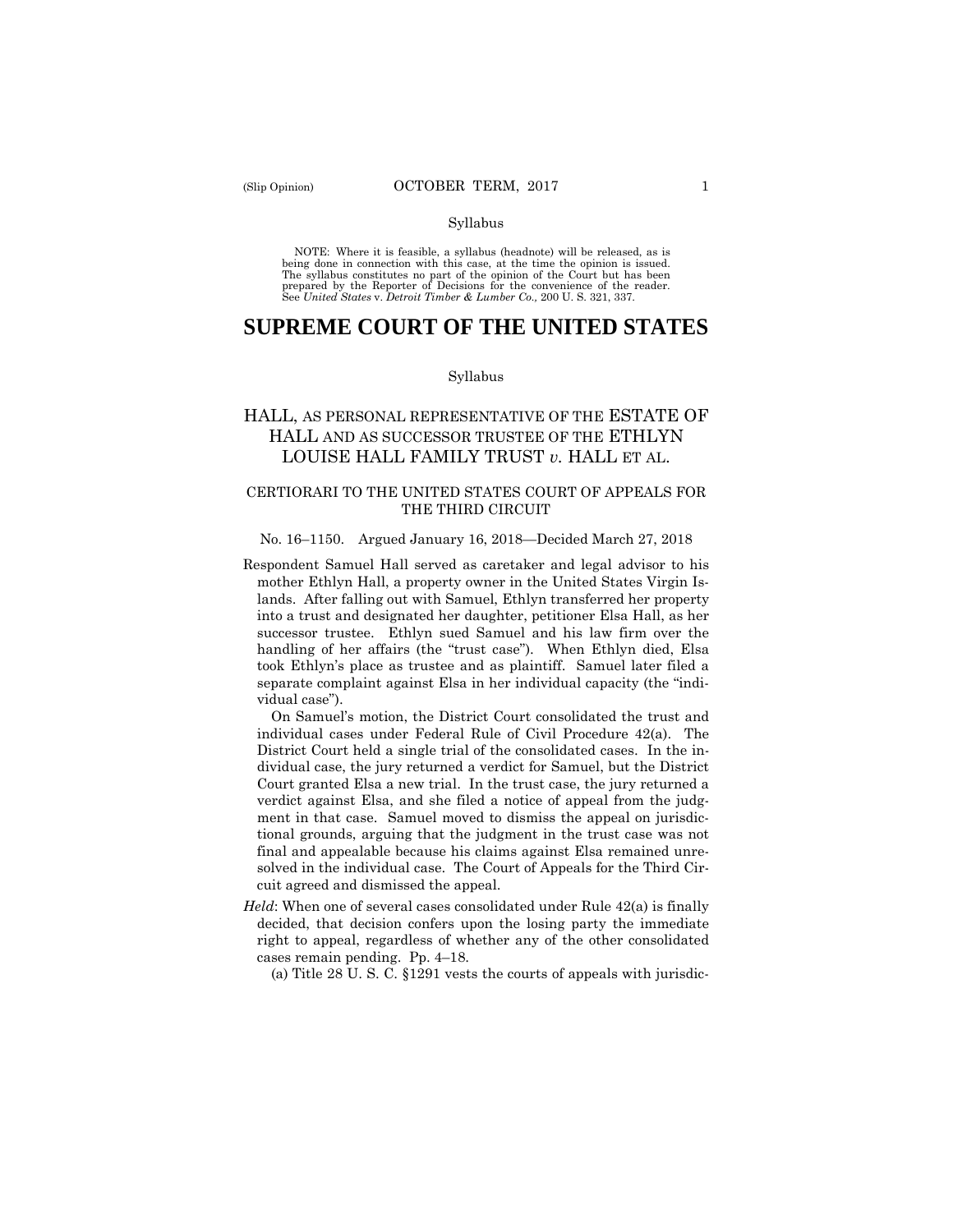#### Syllabus

tion over "appeals from all final decisions of the district courts," except those directly appealable to this Court. Under §1291, "any litigant armed with a final judgment from a lower federal court is entitled to take an appeal." *Arizona* v. *Manypenny*, 451 U. S. 232, 244. Here an appeal would normally lie from the judgment in the trust case. But Samuel argues that because the trust and individual cases were consolidated under Rule 42(a)(2), they merged and should be regarded as one case, such that the judgment in the trust case was merely interlocutory and not appealable before the consolidated cases in the aggregate are finally resolved. Pp. 4–5.

 solved, regardless of any ongoing proceedings in the other cases. (b) Rule 42(a)(2) provides that if "actions before the court involve a common question of law or fact, the court may . . . consolidate the actions." The meaning of the term "consolidate" in this context is ambiguous. But the term has a legal lineage stretching back at least to the first federal consolidation statute, enacted by Congress in 1813. Act of July 22, 1813, §3, 3 Stat. 21 (later codified as Rev. Stat. §921 and 28 U. S. C. §734 (1934 ed.)). That history makes clear that one of multiple cases consolidated under the Rule retains its independent character, at least to the extent it is appealable when finally re-Pp. 5–6.

(c) Under the consolidation statute—which was in force for 125 years, until its replacement by Rule 42(a)—consolidation was understood not as completely merging the constituent cases into one, but as enabling more efficient case management while preserving the distinct identities of the cases and rights of the separate parties in them. See, *e.g.*, *Rich* v. *Lambert,* 12 How. 347; *Mutual Life Ins. Co.* v. *Hillmon,* 145 U. S. 285; *Stone* v. *United States,* 167 U. S. 178. Just five years before Rule 42(a) became law, the Court reiterated that, under the consolidation statute, consolidation did not result in the merger of constituent cases. *Johnson* v. *Manhattan R. Co.,* 289 U. S. 479, 496–497. This body of law supports the inference that, prior to Rule 42(a), a judgment completely resolving one of several consolidated cases was an immediately appealable final decision. Pp. 6–12.

(d) Rule 42(a) was expressly modeled on the consolidation statute. Because the Rule contained no definition of "consolidate," the term presumably carried forward the same meaning ascribed to it under the statute and reaffirmed in *Johnson*.

 in a new provision, subsection (a)(1), which permits courts to "join for Samuel nonetheless asserts that "consolidate" took on a different meaning under Rule 42(a). He describes the Rule as permitting two forms of consolidation: consolidation for limited purposes and consolidation for all purposes. He locates textual authority for the former hearing or trial any or all matters at issue in the actions." And he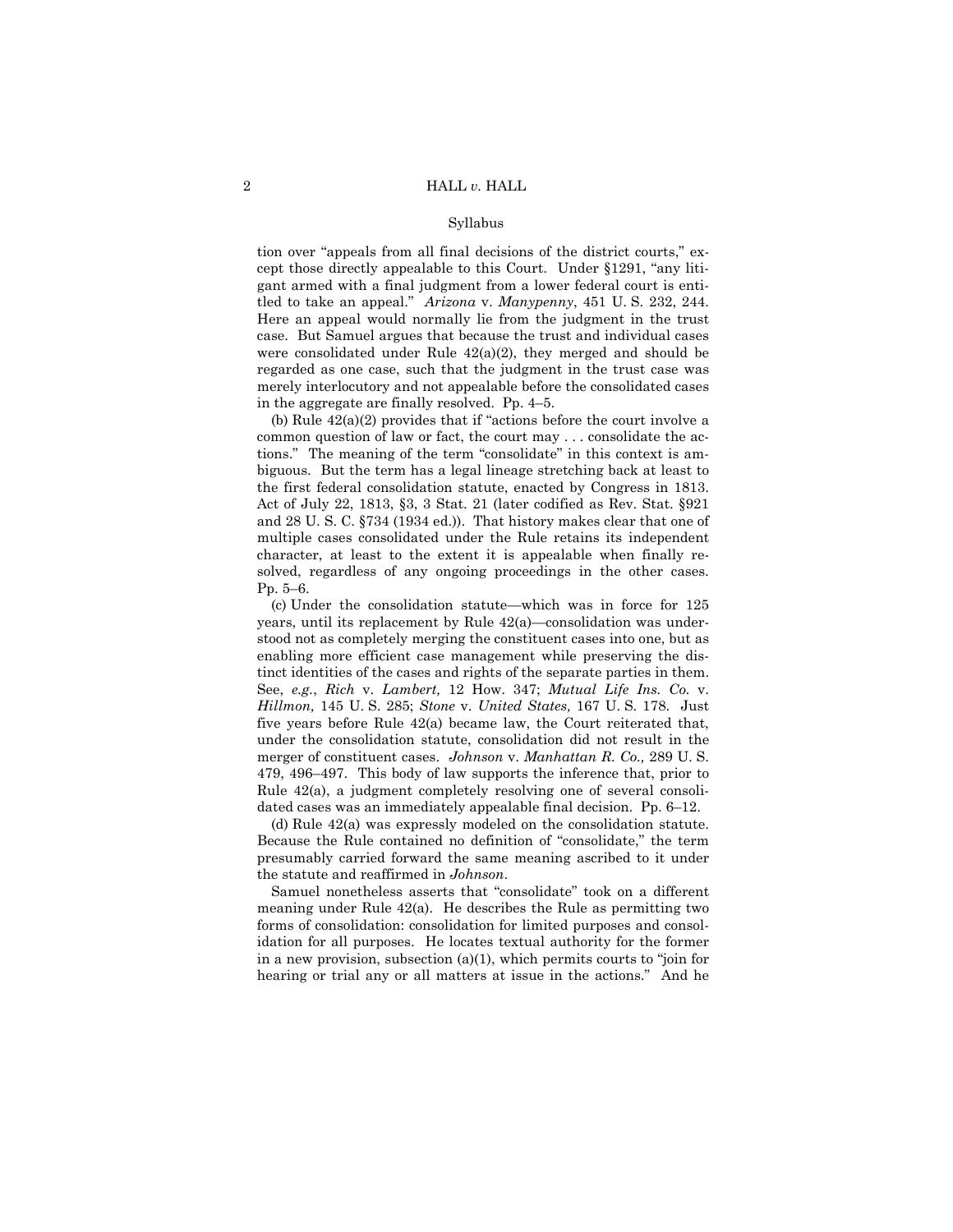#### Syllabus

contends that subsection  $(a)(2)$ , so as not to be superfluous, must permit the merger of cases that have been consolidated for all purposes into a single, undifferentiated case. But the narrow grant of authority in subsection (a)(1) cannot fairly be read as the exclusive source of a district court's power to consolidate cases for limited purposes, because there is much more to litigation than hearings or trials. Instead, that undisputed power must stem from subsection (a)(2). That defeats Samuel's argument that interpreting subsection (a)(2) to adopt the traditional understanding of consolidation would render it duplicative of subsection (a)(1), and that subsection (a)(2) therefore must permit courts to merge the actions into a single unit.

Moreover, a Federal Rules Advisory Committee would not take a term that had long meant that separate actions do not merge into one, and silently and abruptly reimagine the same term to mean that they do. Nothing in the pertinent Committee proceedings supports the notion that Rule 42(a) was meant to overturn the settled understanding of consolidation; the Committee simply commented that Rule 42(a) "is based upon" its statutory predecessor, "but insofar as the statute differs from this rule, it is modified." Advisory Committee's Notes on 1937 Adoption of Fed. Rule Civ. Proc. 42(a), 28 U. S. C. App., p. 887. The limited extent to which this Court has addressed consolidation since adoption of Rule 42(a) confirms that the traditional understanding remains in place. See, *e.g.*, *Bank Markazi* v. *Peterson*, 578 U. S. \_\_\_, \_\_\_–\_\_\_; *Butler* v. *Dexter*, 425 U. S. 262, 266– 267.

This decision does not mean that district courts may not consolidate cases for all purposes in appropriate circumstances. But constituent cases retain their separate identities at least to the extent that a final decision in one is immediately appealable by the losing party. Pp. 12–17.

679 Fed. Appx. 142, reversed and remanded.

ROBERTS, C. J., delivered the opinion for a unanimous Court.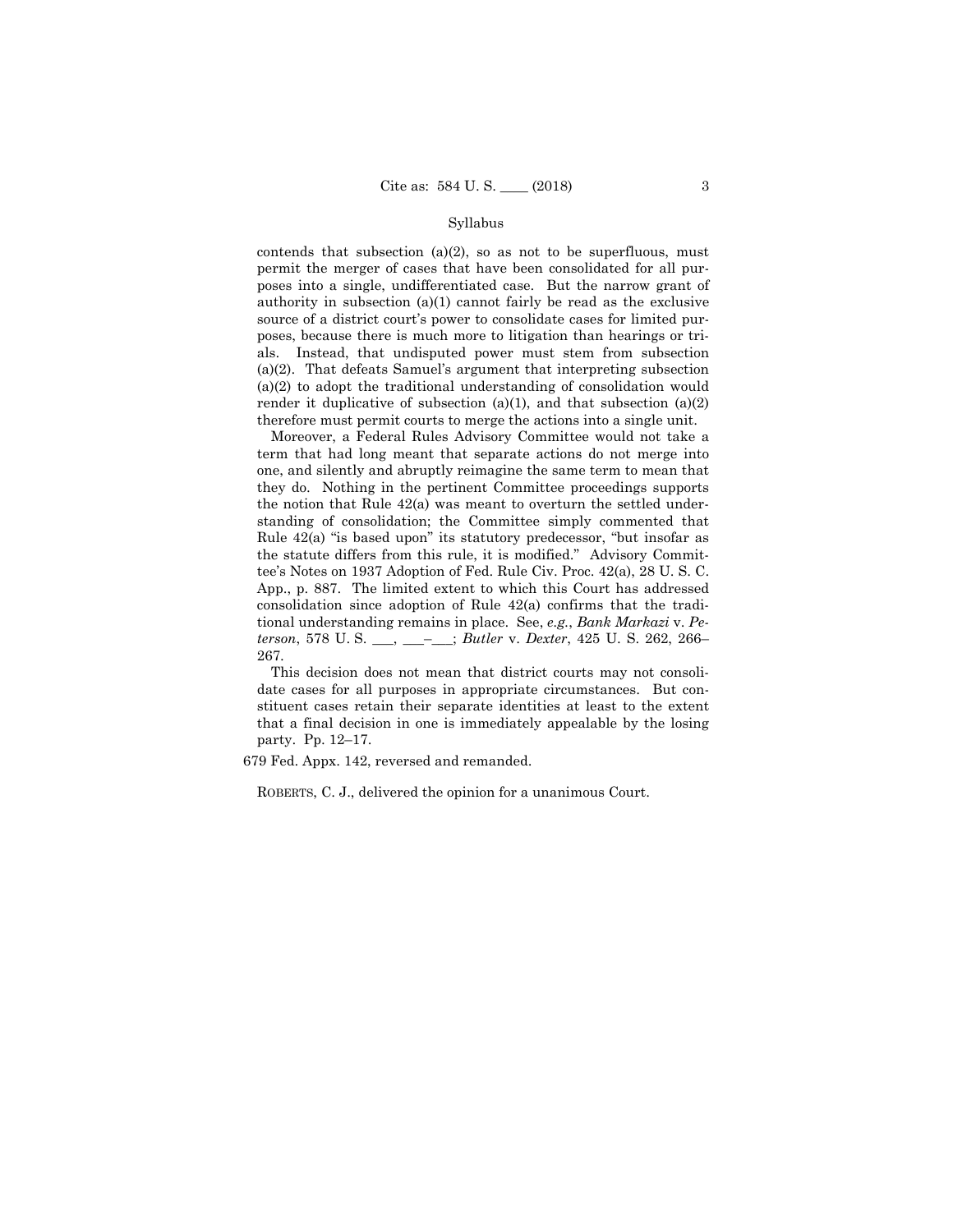preliminary print of the United States Reports. Readers are requested to notify the Reporter of Decisions, Supreme Court of the United States, Wash- ington, D. C. 20543, of any typographical or other formal errors, in order that corrections may be made before the preliminary print goes to press. NOTICE: This opinion is subject to formal revision before publication in the

# $\frac{1}{2}$  , where  $\frac{1}{2}$ **SUPREME COURT OF THE UNITED STATES**

## $\frac{1}{2}$  ,  $\frac{1}{2}$  ,  $\frac{1}{2}$  ,  $\frac{1}{2}$  ,  $\frac{1}{2}$  ,  $\frac{1}{2}$ No. 16–1150

# ESTATE OF ETHLYN LOUISE HALL AND AS SUCCESSOR TRUSTEE OF THE ETHLYN LOUISE HALL FAMILY ELSA HALL, AS PERSONAL REPRESENTATIVE OF THE TRUST, PETITIONER *v.* SAMUEL HALL, ET AL.

# ON WRIT OF CERTIORARI TO THE UNITED STATES COURT OF APPEALS FOR THE THIRD CIRCUIT

# [March 27, 2018]

 CHIEF JUSTICE ROBERTS delivered the opinion of the Court.

Three Terms ago, we held that one of multiple cases consolidated for multidistrict litigation under 28 U. S. C. §1407 is immediately appealable upon an order disposing of that case, regardless of whether any of the others remain pending. *Gelboim* v. *Bank of America Corp.*, 574 U. S. \_\_\_ (2015). We left open, however, the question whether the same is true with respect to cases consolidated under Rule 42(a) of the Federal Rules of Civil Procedure. *Id.*, at \_\_\_, n. 4 (slip op., at 7, n. 4). This case presents that question.

I

Petitioner Elsa Hall and respondent Samuel Hall are siblings enmeshed in a long-running family feud. Their mother, Ethlyn Hall, lived and owned property in the United States Virgin Islands. Samuel, a lawyer in the Virgin Islands, served as Ethlyn's caretaker and provided her with legal assistance. But trouble eventually came to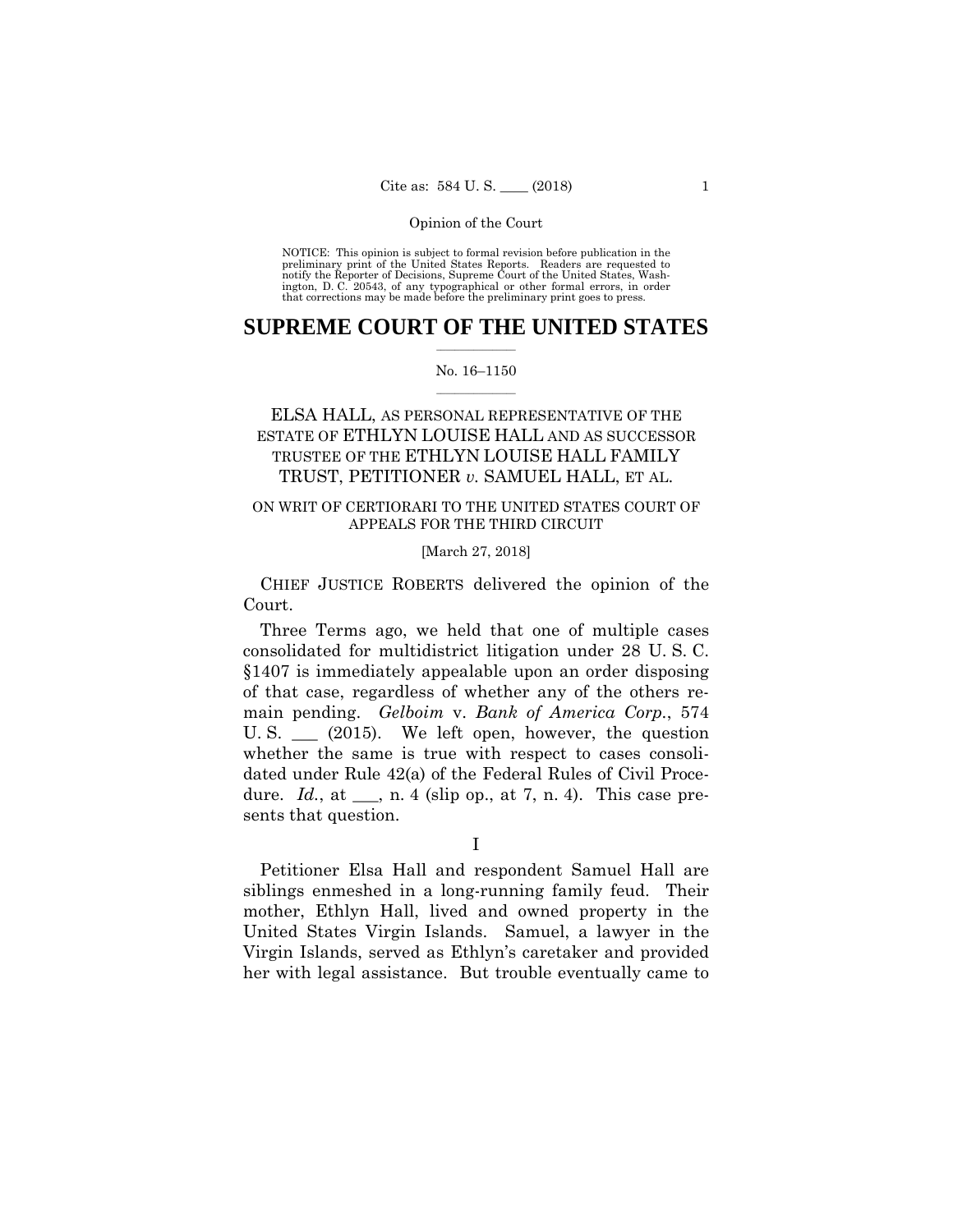## Opinion of the Court

paradise, and Samuel and Ethlyn fell out over Samuel's management of Ethlyn's real estate holdings. During a visit from Elsa, Ethlyn established an *inter vivos* trust, transferred all of her property into the trust, and designated Elsa as her successor trustee. Ethlyn then moved to Miami—under circumstances disputed by the parties—to live with her daughter.

The family squabble made its way to court in May 2011. Ethlyn, acting in her individual capacity and as trustee of her *inter vivos* trust, sued Samuel and his law firm in Federal District Court (the "trust case"). Ethlyn's claims—for breach of fiduciary duty, legal malpractice, conversion, fraud, and unjust enrichment—concerned the handling of her affairs by Samuel and his law firm before she left for Florida.

Then Ethlyn died, and Elsa stepped into her shoes as trustee and accordingly as plaintiff in the trust case. Samuel promptly filed counterclaims in that case against Elsa—in both her individual and representative capacities—for intentional infliction of emotional distress, fraud, breach of fiduciary duty, conversion, and tortious interference. Samuel contended that Elsa had turned their mother against him by taking advantage of Ethlyn's alleged mental frailty. But Samuel ran into an obstacle: Elsa was not a party to the trust case in her individual capacity (only Ethlyn had been). So Samuel filed a new complaint against Elsa in her individual capacity in the same District Court (the "individual case"), raising the same claims that he had asserted as counterclaims in the trust case.

The trust and individual cases initially proceeded along separate tracks. Eventually, on Samuel's motion, the District Court consolidated the cases under Rule 42(a) of the Federal Rules of Civil Procedure, ordering that "[a]ll submissions in the consolidated case shall be filed in" the docket assigned to the trust case. App. to Pet. for Cert. A–15.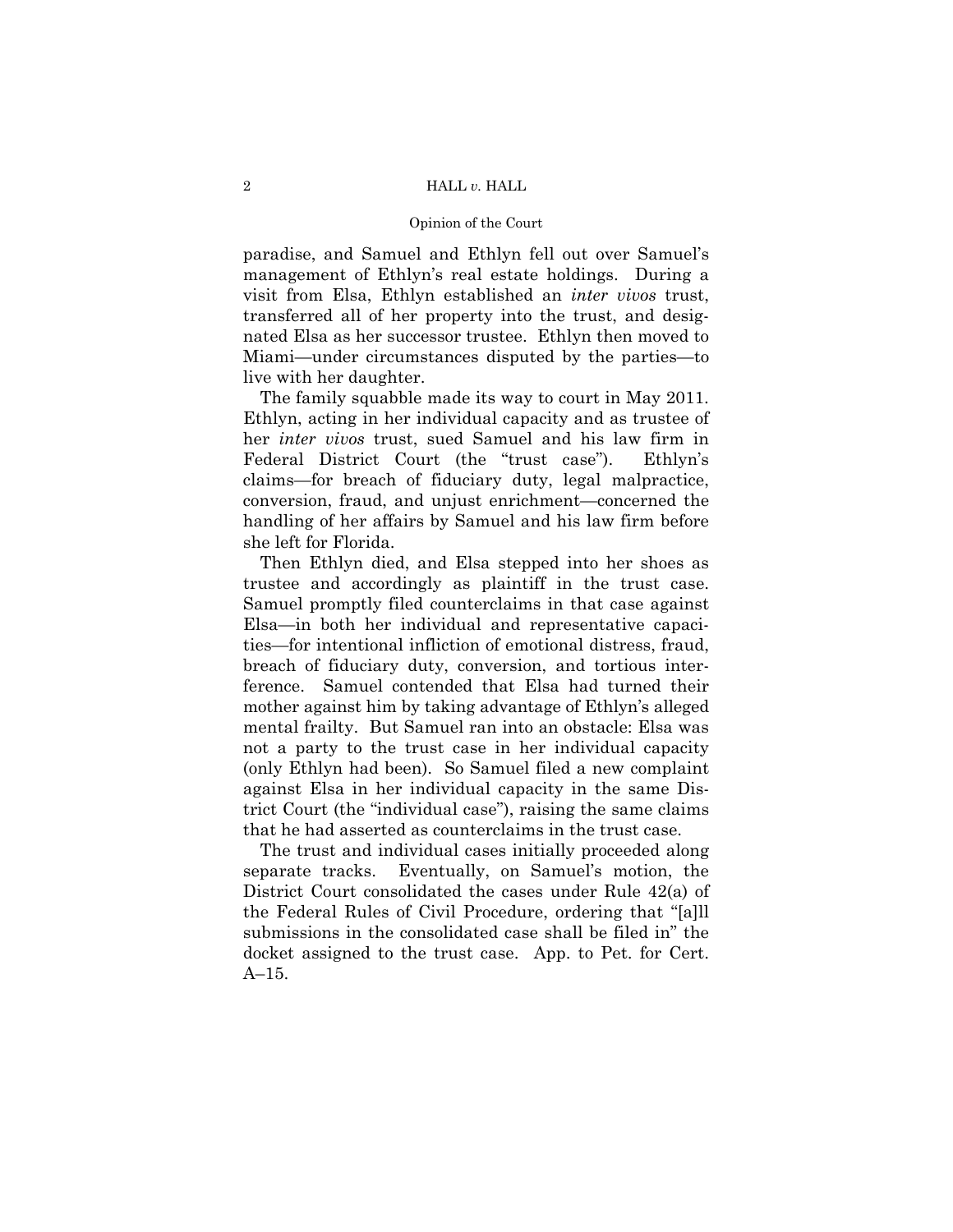Just before the trial commenced, the District Court dismissed from the trust case Samuel's counterclaims against Elsa. Those claims remained in the individual case. The parties then tried the consolidated cases together before a jury.

In the individual case, the jury returned a verdict for Samuel on his intentional infliction of emotional distress claim against Elsa, awarding him \$500,000 in compensatory damages and \$1.5 million in punitive damages. The clerk entered judgment in that case, but the District Court granted Elsa a new trial, which had the effect of reopening the judgment. The individual case remains pending before the District Court.

In the trust case, the jury returned a verdict against Elsa, in her representative capacity, on her claims against Samuel and his law firm. The clerk entered judgment in that case directing that Elsa "recover nothing" and that "the action be dismissed on the merits." *Id.*, at A–12.

Elsa filed a notice of appeal from the District Court's judgment in the trust case. Samuel and his law firm moved to dismiss the appeal on jurisdictional grounds, arguing that the judgment was not final and appealable because his claims against Elsa remained unresolved in the individual case. The Court of Appeals for the Third Circuit agreed. When two cases have been consolidated for all purposes, the court reasoned, a final decision on one set of claims is generally not appealable while the second set remains pending. The court explained that it considers "whether a less-than-complete judgment is appealable" on a "case-by-case basis." 679 Fed. Appx. 142, 145 (2017). Here, the fact that the claims in the trust and individual cases had been "scheduled together and tried before a single jury" "counsel[ed] in favor of keeping the claims together on appeal." *Ibid.* The court dismissed Elsa's appeal for lack of jurisdiction.

We granted certiorari,  $582$  U.S.  $\_\_$  (2017), and now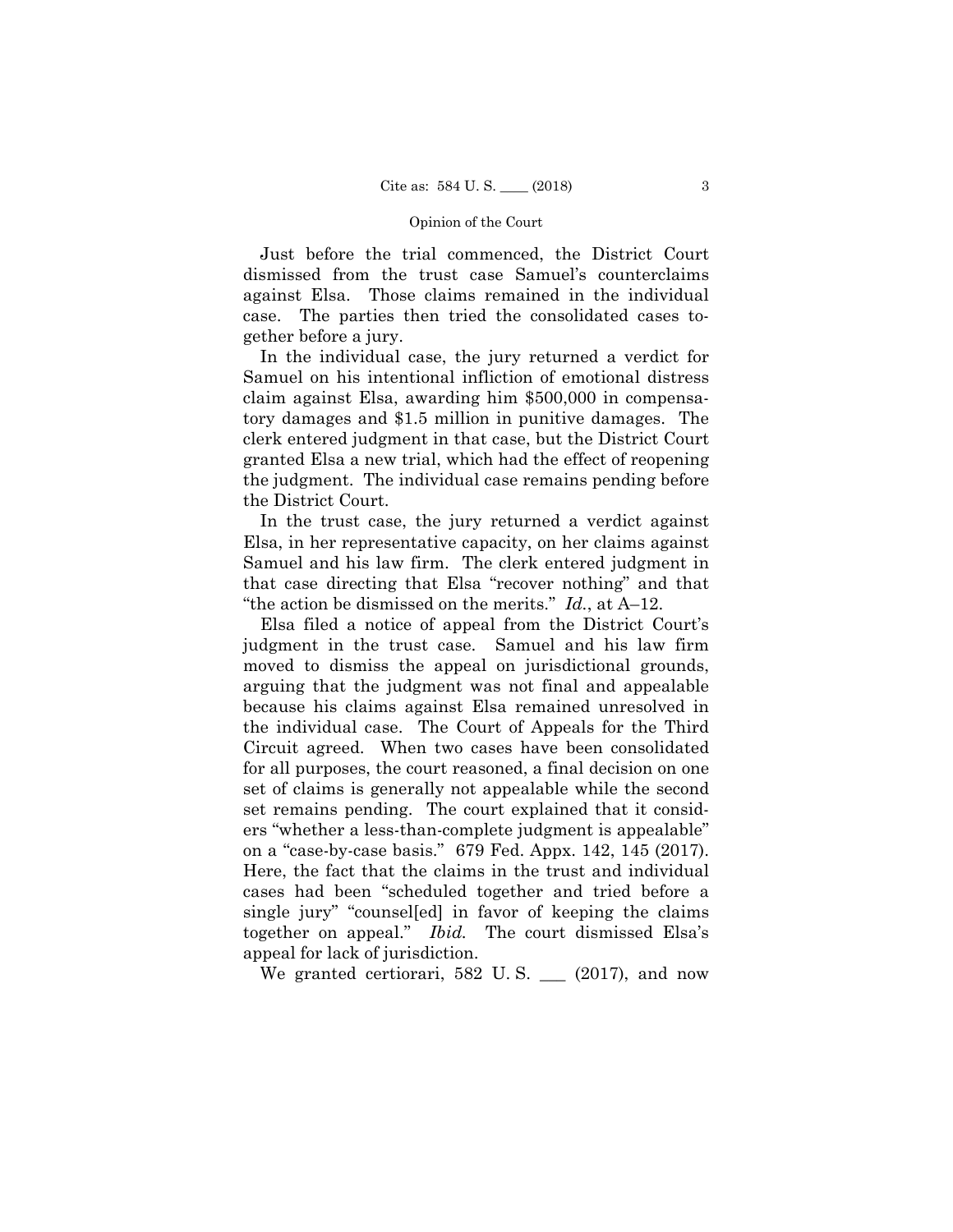reverse.

# II A

 judgment." *Ray Haluch Gravel Co.* v. *Central Pension*  Had the District Court never consolidated the trust and individual cases, there would be no question that Elsa could immediately appeal from the judgment in the trust case. Title 28 U. S. C. §1291 vests the courts of appeals with jurisdiction over "appeals from all final decisions of the district courts," except those directly appealable to this Court. A final decision "ends the litigation on the merits and leaves nothing for the court to do but execute the *Fund of Operating Engineers and Participating Employers*, 571 U. S. 177, 183 (2014). The archetypal final decision is "one[] that trigger[s] the entry of judgment." *Mohawk Industries, Inc.* v. *Carpenter*, 558 U. S. 100, 103 (2009). Appeal from such a final decision is a "matter of right." *Gelboim*, 574 U. S., at \_\_\_ (slip op., at 1). Under §1291, "any litigant armed with a final judgment from a lower federal court is entitled to take an appeal," *Arizona*  v. *Manypenny*, 451 U. S. 232, 244 (1981), which generally must be filed within 30 days, 28 U. S. C. §2107(a).

Here the jury's verdict against Elsa resolved all of the claims in the trust case, and the clerk accordingly entered judgment in that case providing that "the action be dismissed on the merits." App. to Pet. for Cert. A–12. With the entry of judgment, the District Court "completed its adjudication of [Elsa's] complaint and terminated [her] action." *Gelboim*, 574 U. S., at \_\_\_ (slip op., at 7). An appeal would normally lie from that judgment.

But, Samuel contends, there is more to the litigation than the suit Elsa pursued against him in her representative capacity. There is also his suit against her in her individual capacity, which has not yet been decided. Because the District Court consolidated the trust and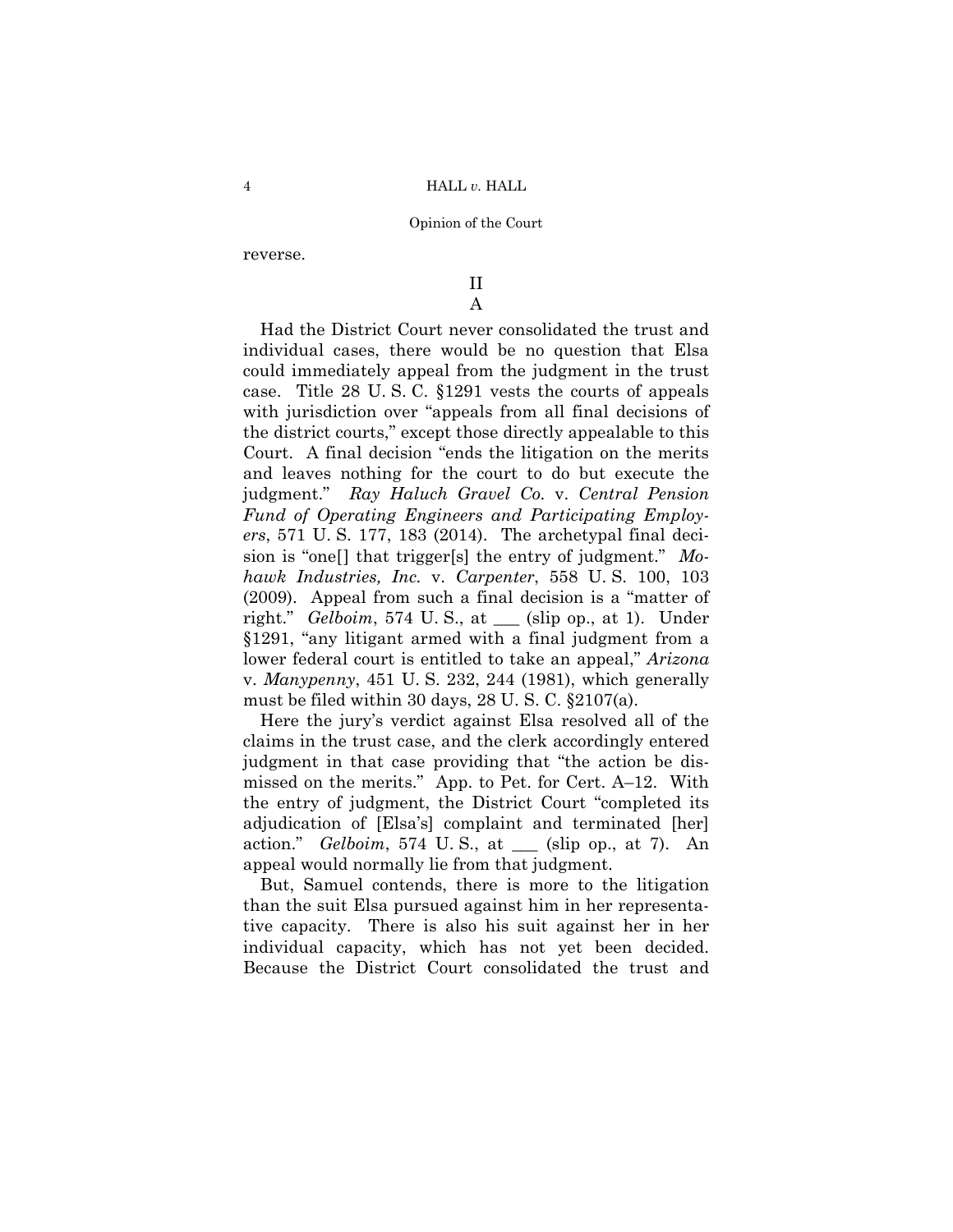individual cases under Rule  $42(a)(2)$ , he argues, they merged and should be regarded as one case. Viewed that way, the judgment in the trust case was merely interlocutory, and more remains to be done in the individual case before the consolidated cases in the aggregate are finally resolved and subject to appeal.

# B

Rule 42(a)—entitled "[c]onsolidation"—provides that if "actions before the court involve a common question of law or fact, the court may" take one of three measures. First, the court may "join for hearing or trial any or all matters at issue in the actions." Fed. Rule Civ. Proc.  $42(a)(1)$ . Second, the court may "consolidate the actions." Rule  $42(a)(2)$ . Third, the court may "issue any other orders to avoid unnecessary cost or delay." Rule 42(a)(3). Whether the judgment entered in the trust case is an immediately appealable final decision turns on the effect of consolidation under Rule 42(a).

Samuel, looking to dictionary definitions, asserts that the "plain meaning of the phrase 'consolidate the actions' is . . . to unite two or more actions into one whole—that is, to join them into a single case." Brief for Respondents 23 (citing Black's Law Dictionary (10th ed. 2014); some internal quotation marks and alterations omitted). But the meaning of "consolidate" in the present context is ambiguous. When Rule 42(a) was adopted, the term was generally defined, as it is now, as meaning to "unite, as various particulars, into one mass or body; to bring together in close union; to combine." Webster's New International Dictionary 570 (2d ed. 1942). Consolidation can thus sometimes signify the complete merger of discrete units: "The company consolidated two branches." But the term can also mean joining together discrete units without causing them to lose their independent character. The United States, for example, is composed of States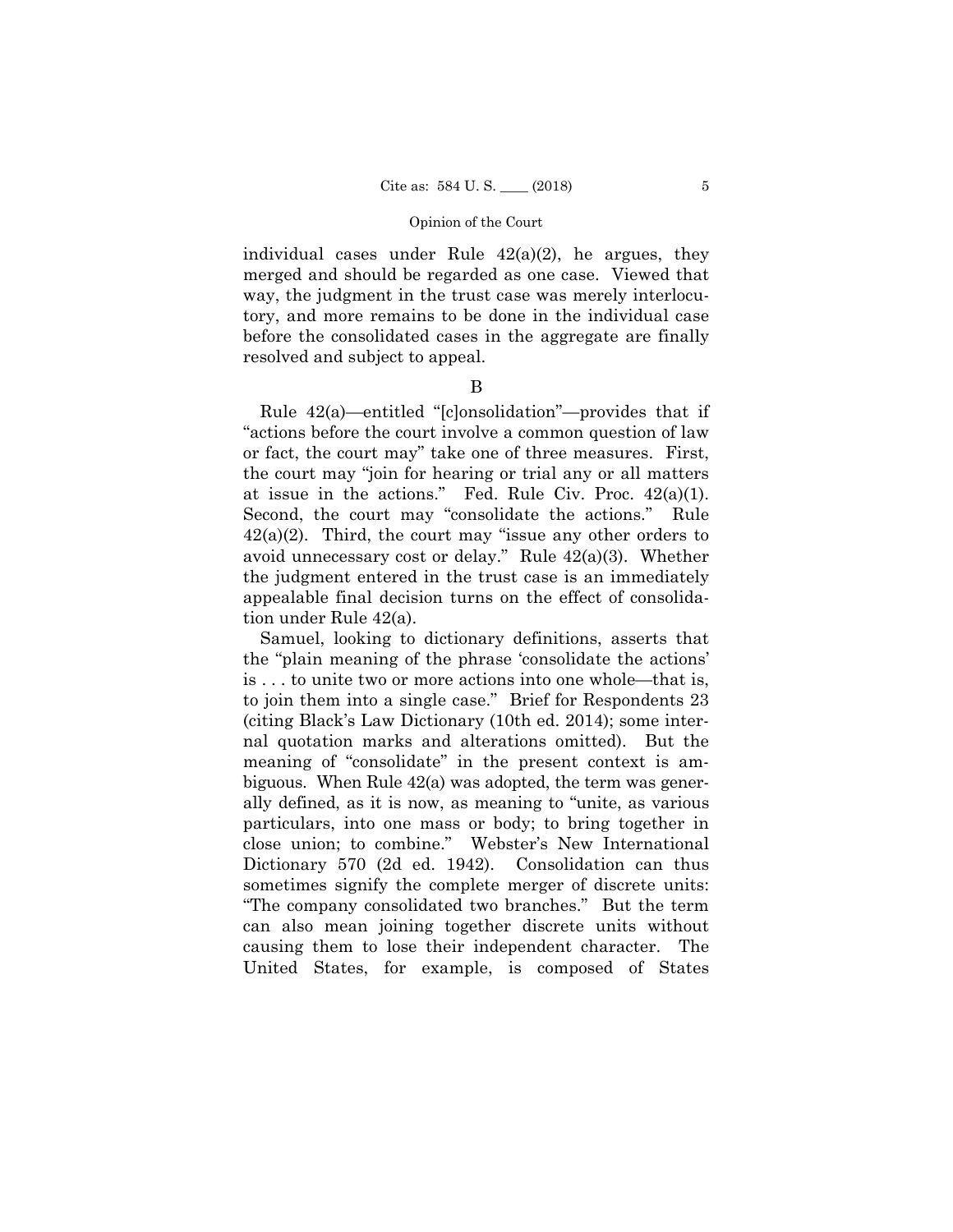## Opinion of the Court

"unite[d], as various particulars, into one mass or body," "br[ought] together in close union," or "combine[d]." Yet all agree that entry into our Union "by no means implies the loss of distinct and individual existence . . . by the States." *Texas* v. *White*, 7 Wall. 700, 725 (1869). "She consolidated her books" hardly suggests that the "books" became "book." The very metaphor Samuel offers—that consolidation "make[s] two one, like marriage"—highlights this point. Tr. of Oral Arg. 56. However dear to each other, spouses would be surprised to hear that their union extends beyond the metaphysical. This is not a plain meaning case.

It is instead about a term—consolidate—with a legal lineage stretching back at least to the first federal consolidation statute, enacted by Congress in 1813. Act of July 22, 1813, §3, 3 Stat. 21 (later codified as Rev. Stat. §921 and 28 U. S. C. §734 (1934 ed.)). Over 125 years, this Court, along with the courts of appeals and leading treatises, interpreted that term to mean the joining together but not the complete merger—of constituent cases. Those authorities particularly emphasized that constituent cases remained independent when it came to judgments and appeals. Rule 42(a), promulgated in 1938, was expressly based on the 1813 statute. The history against which Rule 42(a) was adopted resolves any ambiguity regarding the meaning of "consolidate" in subsection (a)(2). It makes clear that one of multiple cases consolidated under the Rule retains its independent character, at least to the extent it is appealable when finally resolved, regardless of any ongoing proceedings in the other cases.

C

Lord Mansfield pioneered the consolidation of related cases in England, and the practice quickly took root in American courts. See *Mutual Life Ins. Co.* v. *Hillmon*, 145 U. S. 285, 292 (1892). In 1813, Congress authorized the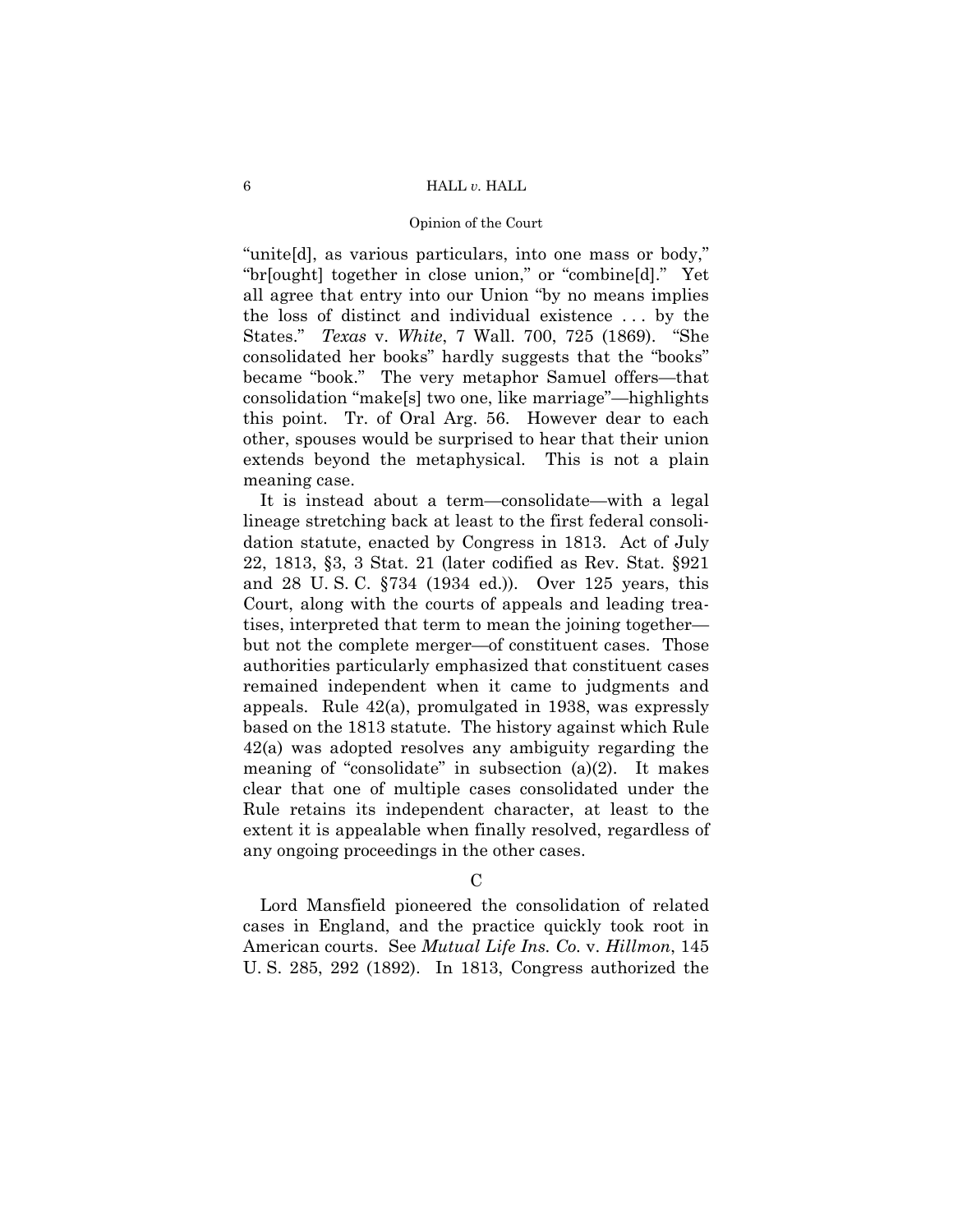newly formed federal courts, when confronted with "causes of like nature, or relative to the same question," to "make such orders and rules concerning proceedings therein as may be conformable to the principles and usages belonging to courts for avoiding unnecessary costs or delay in the administration of justice" and to "consolidate[]" the causes when it "shall appear reasonable." §3, 3 Stat. 21. This consolidation statute applied at law, equity, and admiralty, see 1 W. Rose, A Code of Federal Procedure §823(a) (1907) (Rose), and remained in force for 125 years, until its replacement by Rule 42(a).

From the outset, we understood consolidation not as completely merging the constituent cases into one, but instead as enabling more efficient case management while preserving the distinct identities of the cases and the rights of the separate parties in them. In *Rich* v. *Lambert*, 12 How. 347 (1852), for example, we considered an appeal from several consolidated cases in admiralty. The appellees, the owners of cargo damaged during shipment, raised a challenge to our jurisdiction that turned on the nature of the consolidation. At the time, we could exercise appellate jurisdiction only over cases involving at least \$2,000 in controversy. The damages awarded to the cargo owners in the consolidated cases surpassed \$2,000 in the aggregate, but most of the constituent cases did not individually clear that jurisdictional hurdle. *Id.,* at 352–353.

We declined to view the consolidated cases as one for purposes of appeal, concluding that we had jurisdiction only over those constituent cases that individually involved damages exceeding \$2,000. *Ibid.* As we explained, "although [a consolidated] proceeding assumes the form of a joint suit, it is in reality a mere joinder of distinct causes of action by distinct parties, arising out of a common injury, and which are heard and determined, so far as the merits are concerned, the same as in the case of separate libels for each cause of action." *Id.,* at 353. Consolidation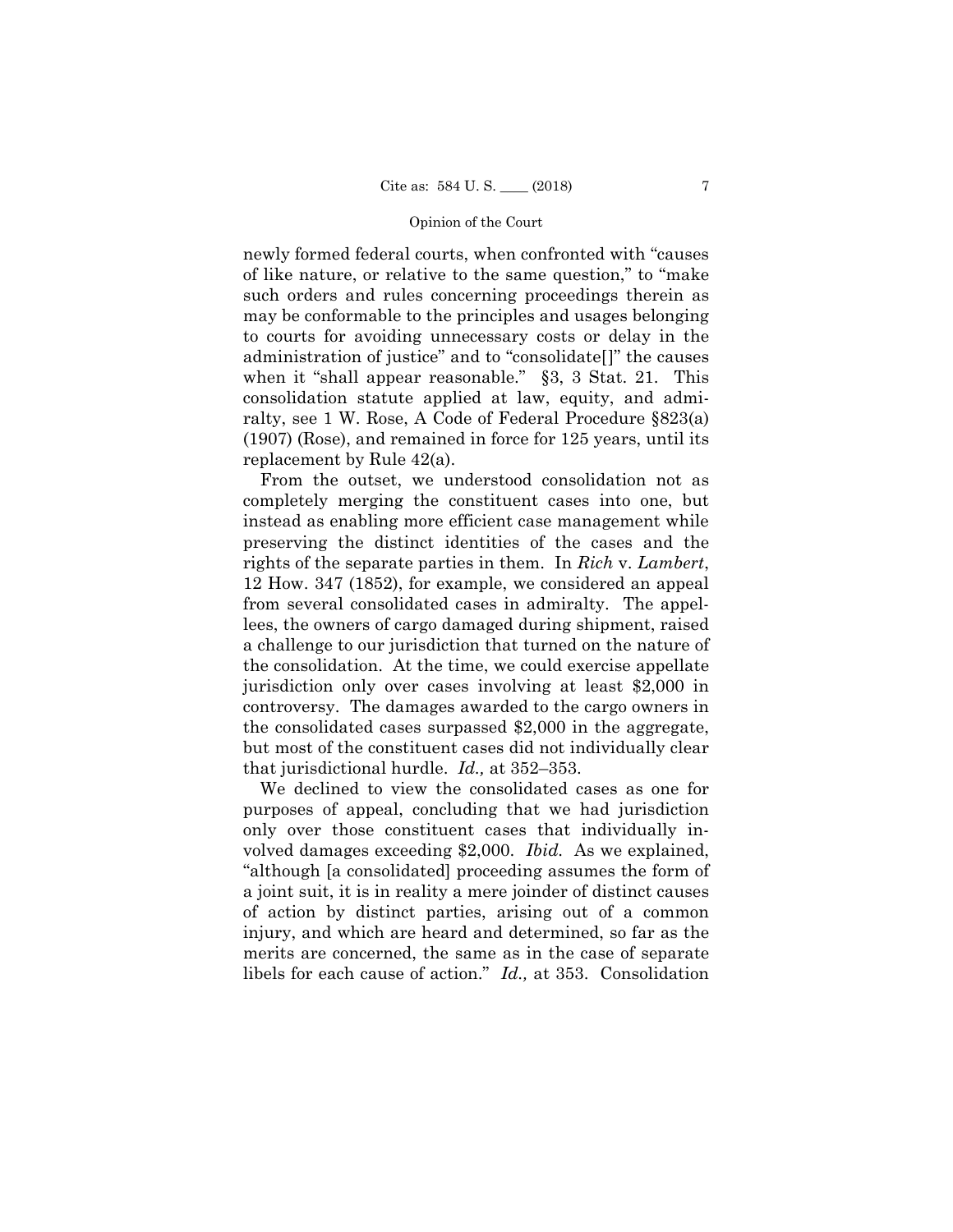## Opinion of the Court

was "allowed by the practice of the court for its convenience, and the saving of time and expense to the parties." *Ibid.* 

 throughout." *Rich*, 12 How., at 353; see *Hanover Fire Ins.*  The trial court's decree, we noted, had the effect of individually resolving each constituent case. *Ibid.* ("The same decree ... is entered as in the case of separate suits."); see Black's Law Dictionary 532 (3d ed. 1933) ("decree" is a "judgment of a court of equity or admiralty, answering for most purposes to the judgment of a court of common law"). Accordingly, we did "not perceive . . . any ground for a distinction as to the right of appeal from a decree as entered in these cases from that which exists where the proceedings have been distinct and separate *Co.* v. *Kinneard*, 129 U. S. 176, 177 (1889) (evaluating appellate jurisdiction over a writ of error in one of several consolidated cases without reference to the others).

We elaborated on the principles underlying consolidation in *Mutual Life Insurance Co.* v. *Hillmon*, 145 U. S. 285. *Hillmon*, a staple of law school courses on evidence, involved three separate actions instituted against different life insurance companies by one Sallie Hillmon, the beneficiary on policies purchased by her husband John. Sallie claimed she was entitled to the sizable proceeds of the policies because John had died while journeying through southern Kansas with two companions in search of a site for a cattle ranch. The three companies countered that John was in fact still alive, having conspired with one of the companions to murder the other and pass his corpse off as John's, all as part of an insurance fraud scheme. The trial court consolidated the cases and tried them together. *Id.,* at 285–287.

The court, for purposes of determining the number of peremptory juror challenges to which each defendant was entitled, treated the three cases as though they had merged into one. *Ibid.* On appeal we disagreed, holding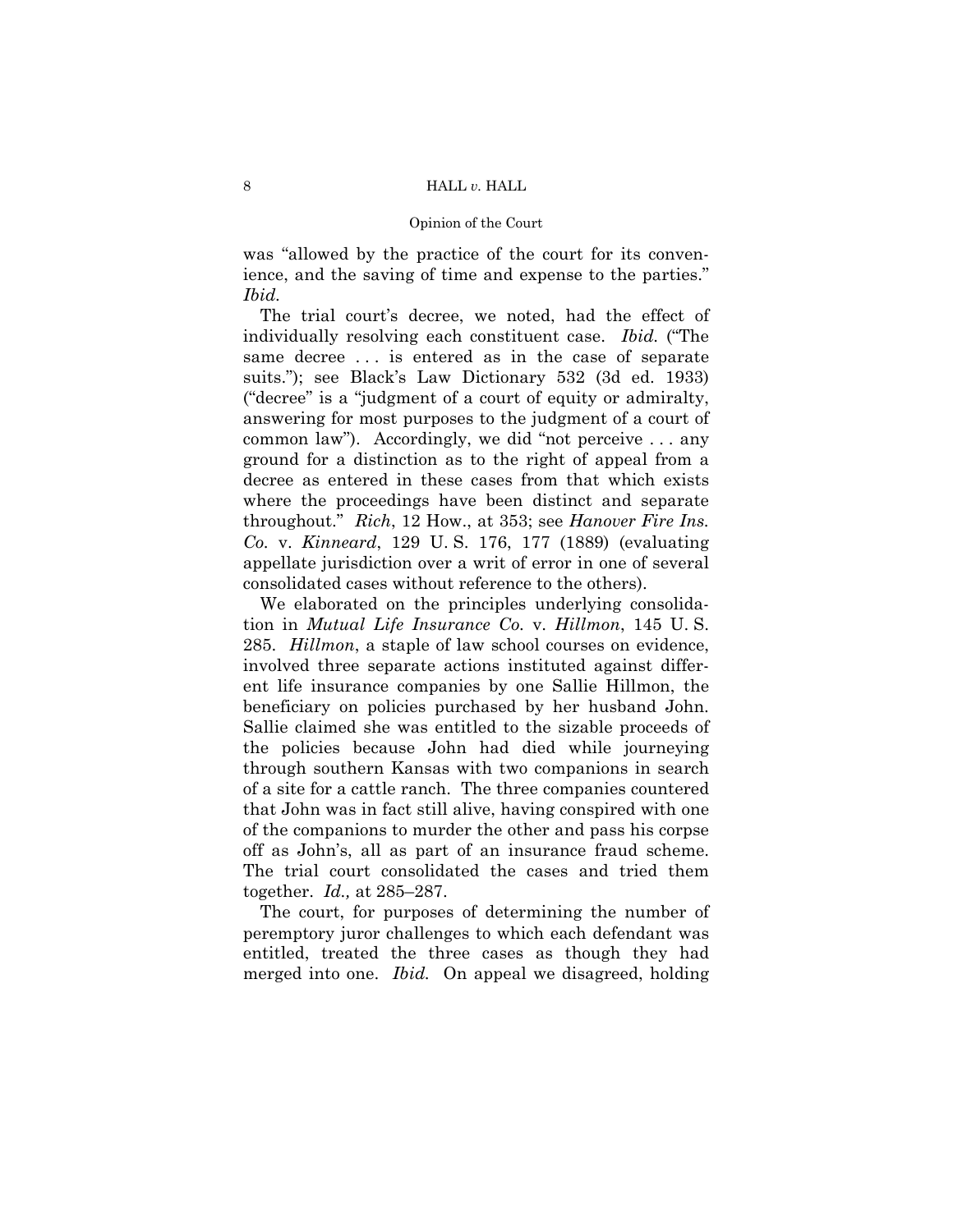that each defendant should receive the full complement of peremptory challenges. *Id.,* at 293. That was because, "although the defendants might lawfully be compelled, at the discretion of the court, to try the cases together, the causes of action remained distinct, and required separate verdicts and judgments; and no defendant could be deprived, without its consent, of any right material to its defence . . . to which it would have been entitled if the cases had been tried separately." *Ibid.* On remand, one case settled, and a consolidated trial of the others "result[ed] in separate judgments" for Sallie. *Connecticut Mut. Life Ins. Co.* v. *Hillmon*, 188 U. S. 208, 209 (1903).

 defendant in one case and one of three defendants in the In *Stone* v. *United States*, 167 U. S. 178, 189 (1897), we held that a party appealing from the judgment in one of two cases consolidated for trial could not also raise claims with respect to the other case. John Stone was the sole other. *Id.,* at 179–181. After a consolidated trial, the jury returned a verdict in the case against Stone alone; its verdict in the multidefendant case was set aside. *Id.,* at 181. Stone appealed from the judgment in his case, arguing that the failure to grant a peremptory challenge in the multidefendant case affected the jury's verdict in his. *Id.,*  at 189. We rejected that claim, punctiliously respecting the distinction between the constituent cases. There was "no merit in the objection," we said, because in the case before us Stone had "had the benefit of the three peremptory challenges" to which he was entitled in that case. *Ibid.*; see *Stone* v. *United States*, 64 F. 667, 672 (CA9 1894) ("The two cases, although consolidated, were separate and distinct. Defendant had exercised all the rights and privileges he was entitled to in this case.").

And just five years before Rule 42(a) became law, we reiterated that, under the consolidation statute, consolidation did not result in the merger of constituent cases. *Johnson* v. *Manhattan R. Co.,* 289 U. S. 479, 496–497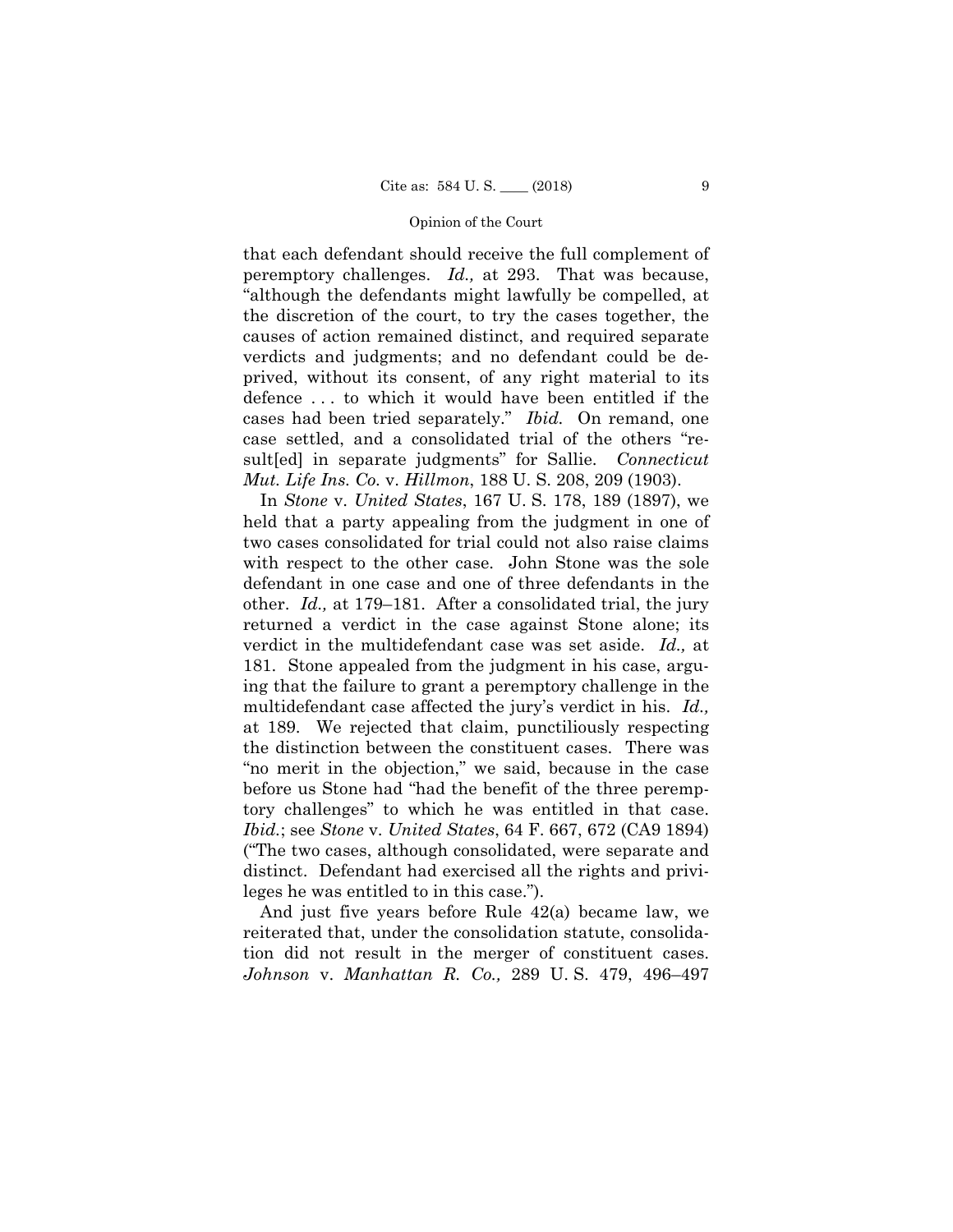## Opinion of the Court

 remain as independent as before." *Ibid.* We affirmed, (1933). A major case of its day, *Johnson* arose from the "financial embarrassment" during the Great Depression of two companies involved in operating the New York subway system. *Johnson* v. *Manhattan R. Co.*, 61 F. 2d 934, 936 (CA2 1932). In the resulting litigation, the District Court consolidated two suits, apparently with the intent to "effect an intervention of the parties to the [first suit] in the [second] suit"—in other words, to make the two suits one. *Id.*, at 940. Judge Learned Hand, writing for the Second Circuit on appeal, would have none of it: "consolidation does not merge the suits; it is a mere matter of convenience in administration, to keep them in step. They relying on *Hillmon* and several lower court cases reflecting the same understanding of consolidation. *Johnson*, 289 U. S., at 497, n. 8. We explained once more that "consolidation is permitted as a matter of convenience and economy in administration, but does not merge the suits into a single cause, or change the rights of the parties, or make those who are parties in one suit parties in another." *Id.,*  at 496–497.

Decisions by the Courts of Appeals, with isolated departures,\* reflected the same understanding in cases involving all manners of consolidation. See, *e.g., Baltimore S. S. Co., Inc.* v. *Koppel Indus. Car & Equip. Co.*, 299 F. 158, 160 (CA4 1924) ("the consolidation for convenience of trial did not merge the two causes of action" or "deprive either

——————

<sup>\*</sup>See, *e.g., Edward P. Allis Co.* v. *Columbia Mill Co.*, 65 F. 52, 54 (CA8 1894) (involving two suits "consolidated, and tried as one action," with the "complaint in the first suit . . . treated as a counterclaim interposed in the second suit"). State practice was varied. Compare, *e.g., East Bay Municipal Util. Dist.* v. *Kieffer*, 99 Cal. App. 240, 263 (1929) (denial of rehearing) ("By such consolidation the three proceedings became one proceeding and should have been determined by a single verdict, 'a single set of findings and a single judgment.' "), with *Missouri Pac. R. Co.* v. *Helmert*, 196 Ark. 1073, 121 S. W. 2d 103 (1938) (consolidated cases resulted in separate judgments).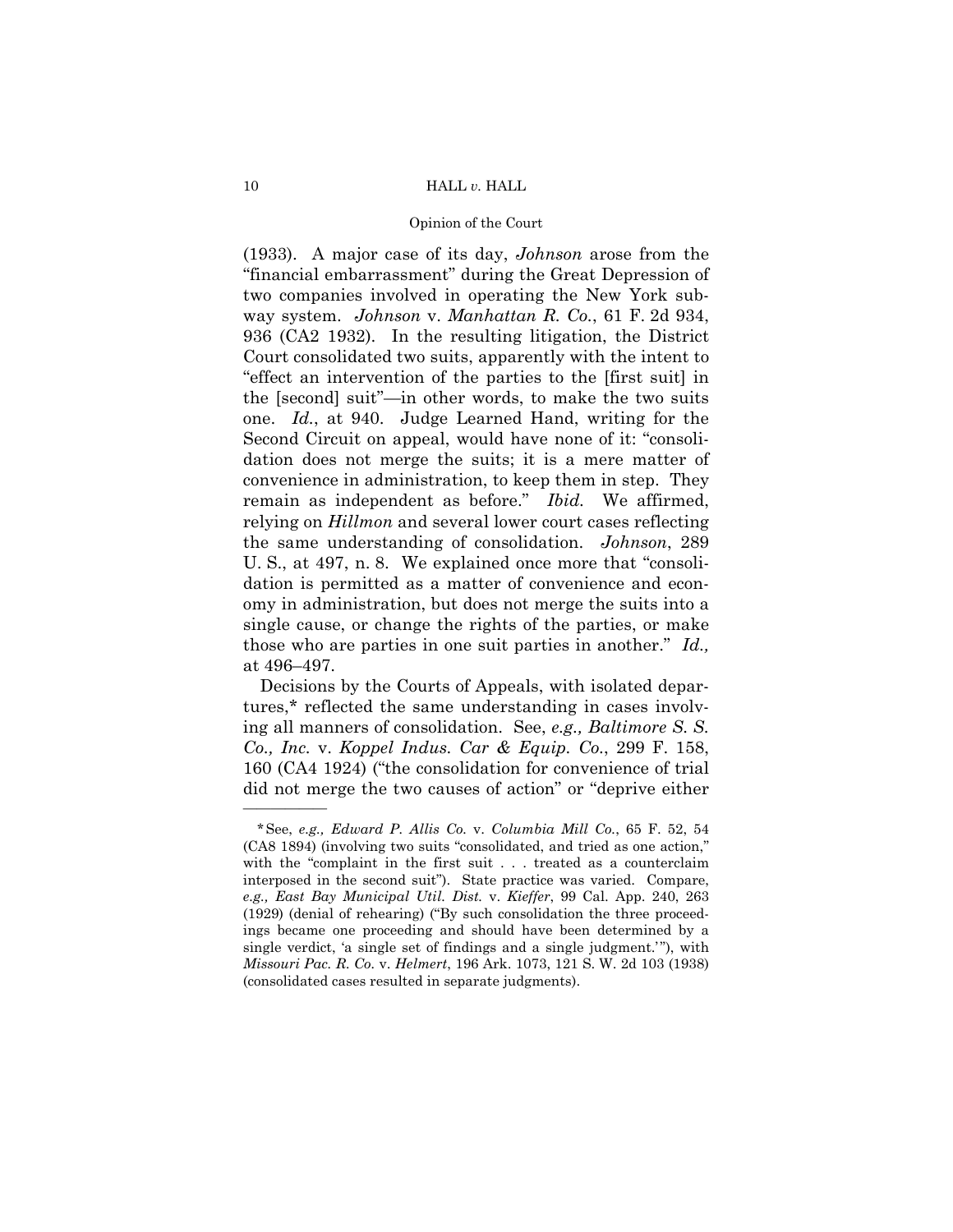party of any right or relieve it of any burden incident to the libel or cross-libel as a separate proceeding"); *Taylor* v. *Logan Trust Co.*, 289 F. 51, 53 (CA8 1923) (parties to one constituent case could not appeal orders in the other because "consolidation did not make the parties to one suit parties to the other"; cited in *Johnson*); *Toledo, St. L. & K. C. R. Co.* v. *Continental Trust Co.*, 95 F. 497, 506 (CA6 1899) (consolidation "operates as a mere carrying on together of two separate suits supposed to involve identical issues" and "does not avoid the necessity of separate decrees in each case"; cited in *Johnson*).

One frequently cited case illustrates the point. In *Adler*  v. *Seaman*, 266 F. 828, 831 (CA8 1920), the District Court "sought to employ consolidation as a medium of getting the two independent suits united," but the Court of Appeals made clear that the consolidation statute did not authorize such action. The court explained that constituent cases sometimes "assume certain natural attitudes toward each other, such as 'in the nature of ' a cross-bill or intervention." *Id.,* at 838. Be that as it may, the court continued, "this is purely a rule of convenience, and does not result in actually making such parties defendants or interveners in the other suit." *Ibid.* The court described "the result of consolidation" as instead "merely to try cases together, necessitating separate verdicts and judgments or separate decrees," and to "leave" the constituent cases "separate, independent action[s]." *Id.,* at 838, 840.

Treatises summarizing federal precedent applying the consolidation statute also concluded that consolidated cases "remain distinct." 1 Rose §823(c), at 758. They recognized that consolidated cases should "remain separate as to parties, pleadings, and judgment," W. Simkins, Federal Practice 63 (rev. ed. 1923), and that "[t]here must be separate verdicts, judgments or decrees, even although the consolidating party wished for one verdict," 1 Rose §823(c), at 758; see also G. Virden, Consolidation Under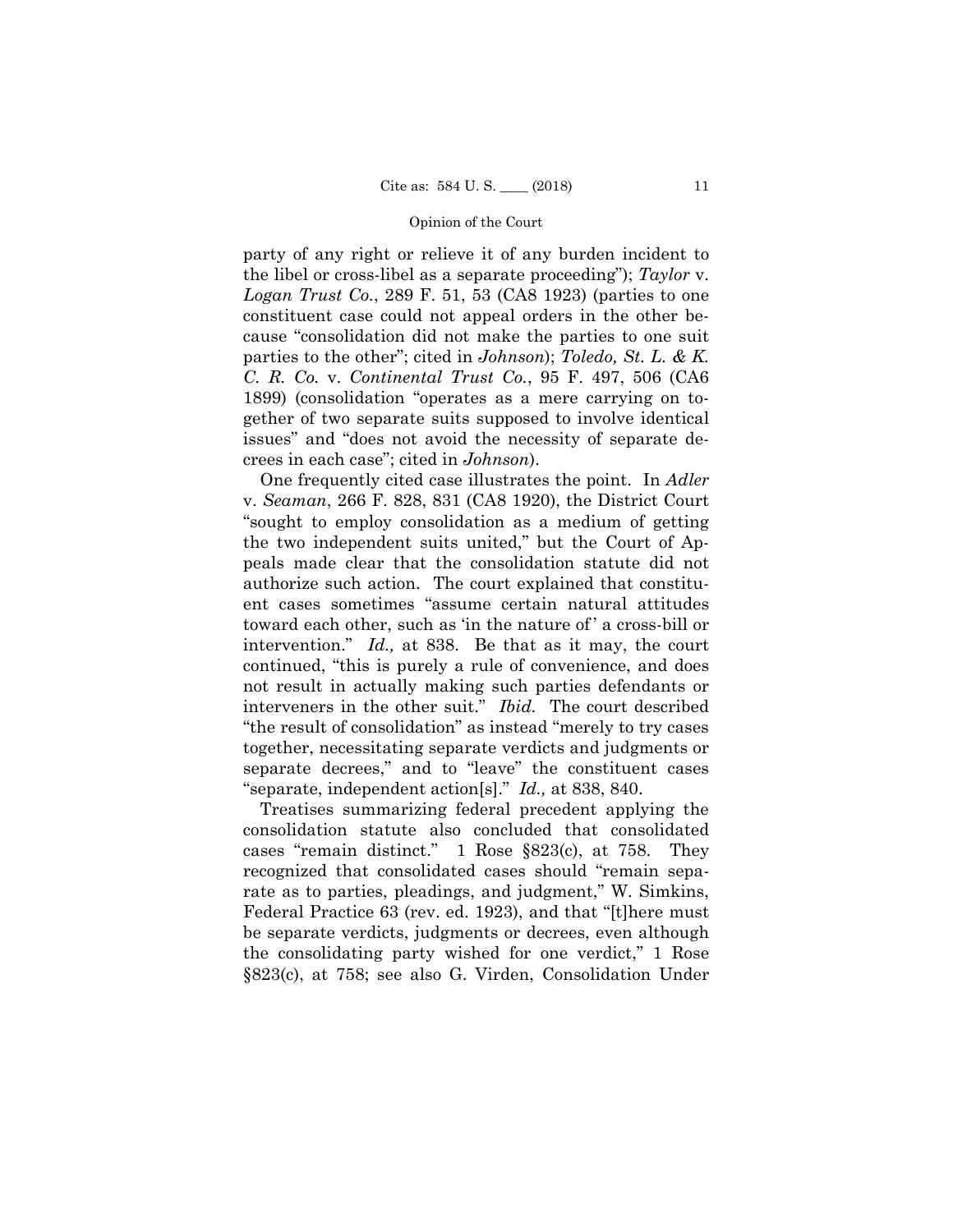## Opinion of the Court

Rule 42 of the Federal Rules of Civil Procedure, in 141 F. R. D. 169, 173–174 (1992) (Virden) ("as of 1933 and the *Johnson* case of that year, it was well settled that consolidation in the federal courts did not merge the separate cases into a single action").

 tion of the consolidated cases as a whole. We explained Several aspects of this body of law support the inference that, prior to Rule 42(a), a judgment completely resolving one of several consolidated cases was an immediately appealable final decision. We made clear, for example, that each constituent case must be analyzed individually on appeal to ascertain jurisdiction and to decide its disposition—a compartmentalized analysis that would be gratuitous if the cases had merged into a single case subject to a single appeal. We emphasized that constituent cases should end in separate decrees or judgments—the traditional trigger for the right to appeal, for which there would be no need if an appeal could arise only from the resoluthat the parties to one case did not become parties to the other by virtue of consolidation—indicating that the right of each to pursue his individual case on appeal should not be compromised by the litigation conduct of the other. And, finally, we held that consolidation could not prejudice rights to which the parties would have been due had consolidation never occurred. Forcing an aggrieved party to wait for other cases to conclude would substantially impair his ability to appeal from a final decision fully resolving his own case—a "matter of right," *Gelboim*, 574 U. S., at \_\_\_ (slip op., at 1), to which he was "entitled," *Manypenny*, 451 U. S., at 244.

# $\mathbf D$

Against this background, two years after *Johnson*, the Rules Advisory Committee began discussion of what was to become Rule 42(a). The Rule, which became effective in 1938, was expressly modeled on its statutory predecessor,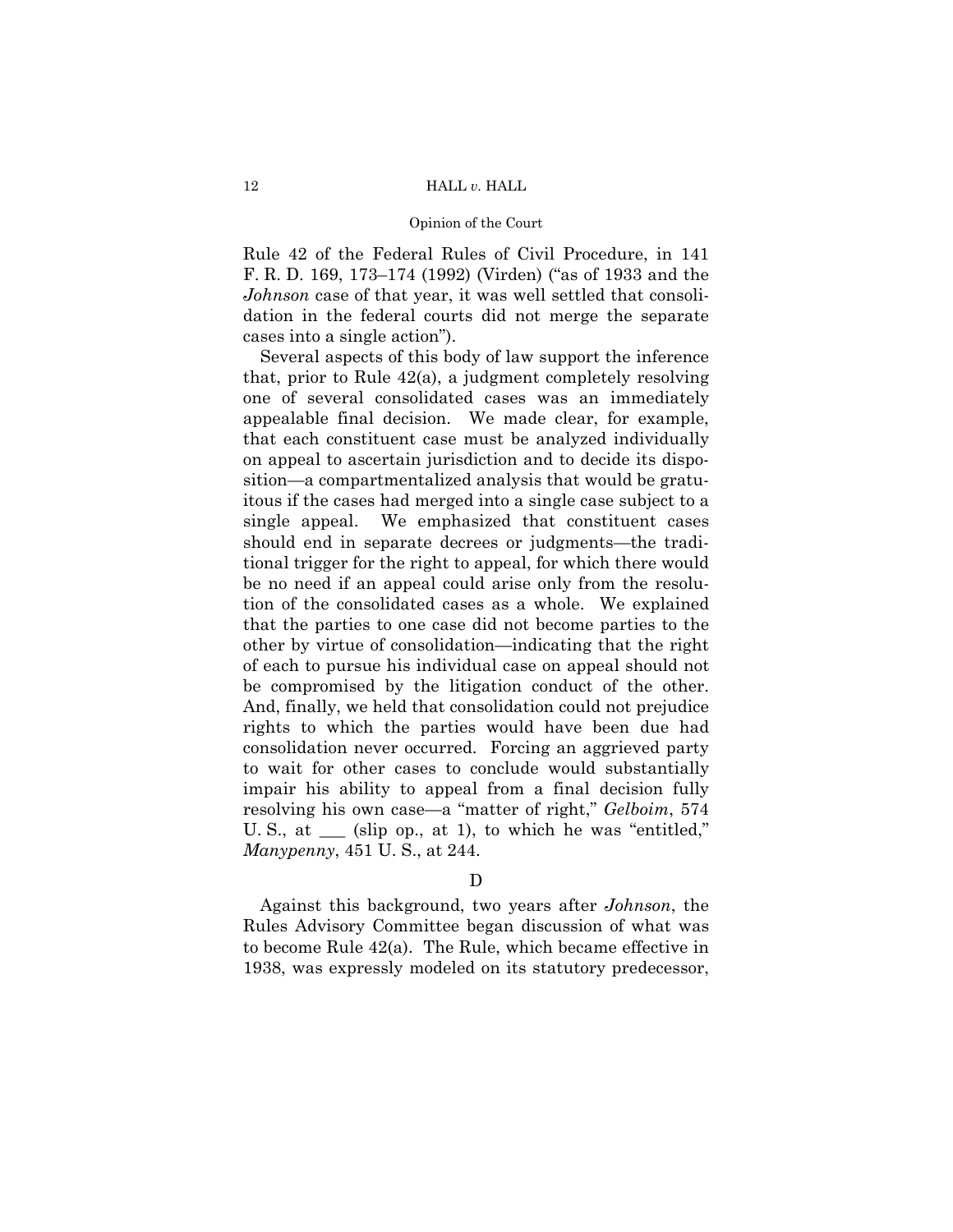the Act of July 22, 1813. See Advisory Committee's Notes on 1937 Adoption of Fed. Rule Civ. Proc. 42(a), 28 U. S. C. App., p. 887. The Rule contained no definition of "consolidate," so the term presumably carried forward the same meaning we had ascribed to it under the consolidation statute for 125 years, and had just recently reaffirmed in *Johnson*. See Frankfurter, Some Reflections on the Reading of Statutes, 47 Colum. L. Rev. 527, 537 (1947) ("if a word is obviously transplanted from another legal source, whether the common law or other legislation, it brings the old soil with it"); cf. *Class* v. *United States*, 583 U. S. \_\_\_,

 $(2018)$  (slip op., at 10) (Federal Rule of Criminal Procedure 11(a)(2) did not silently alter existing doctrine established by this Court's past decisions).

Samuel nonetheless asserts that there is a significant distinction between the original consolidation statute and Rule 42(a). The statute authorized district courts to "consolidate" related "causes when it appears reasonable to do so" or to "make such orders and rules . . . as may be conformable to the usages of courts for avoiding unnecessary costs or delay in the administration of justice." 28 U. S. C. §734 (1934 ed.). Rule 42(a) permits district courts not only to "consolidate the actions" (subsection  $(a)(2)$ ) and "issue any other orders to avoid unnecessary cost or delay" (subsection (a)(3)), but also to "join for hearing or trial any or all matters at issue in the actions" (subsection (a)(1)).

poses." *Id.*, at 23. In light of this broad grant of authority, Whatever "consolidate" meant under the statute, Samuel posits, it took on a different meaning under Rule 42(a) with the addition of subsection (a)(1). Samuel describes the Rule as "permit[ting] two forms of consolidation": consolidation that "extend[s] only to certain proceedings," such as discovery, and consolidation "for all purposes." Brief for Respondents 4–5. He locates textual authority for the former in subsection  $(a)(1)$ , which he says empowers courts to "join[] multiple actions for procedural pur-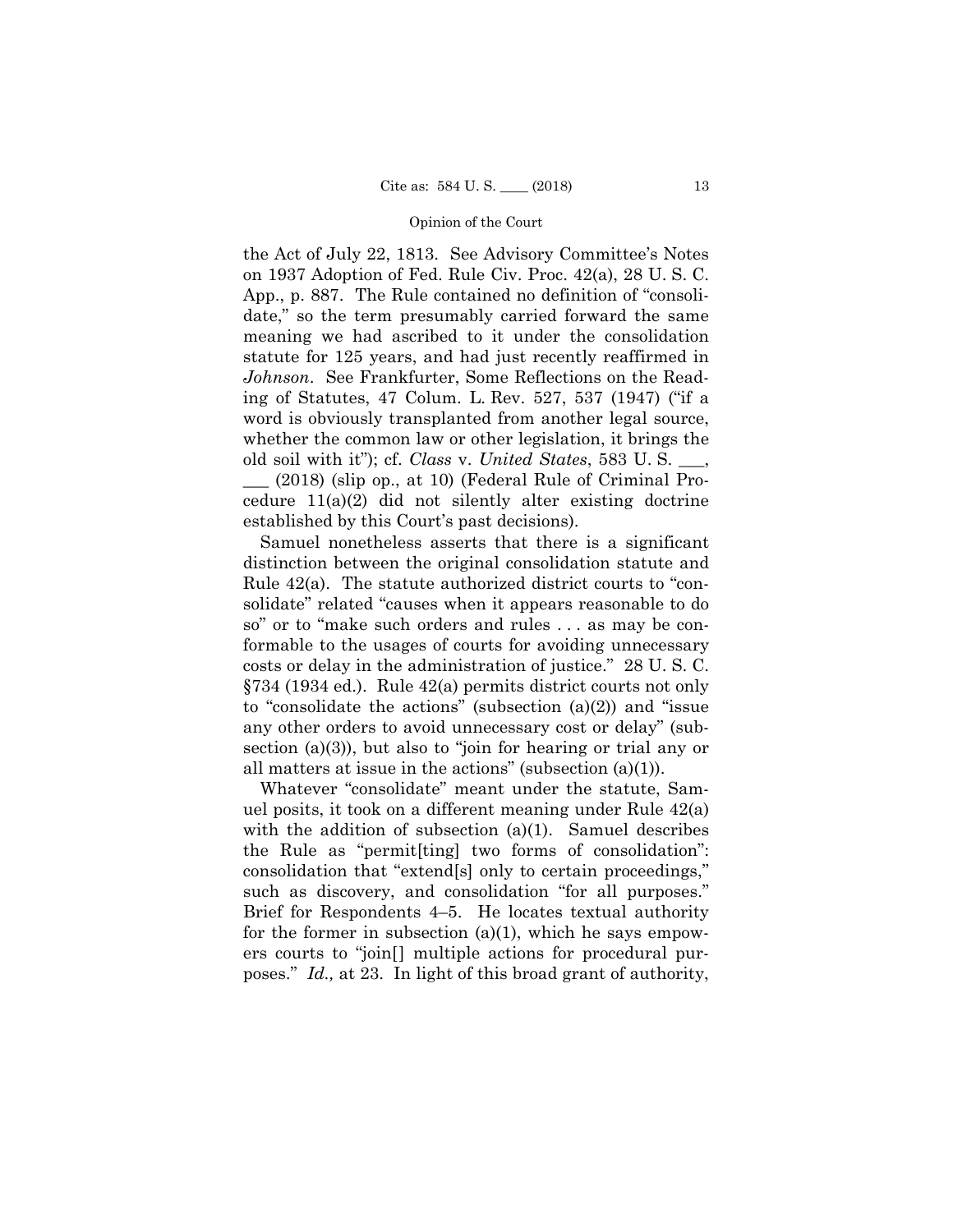he contends, subsection (a)(2) must provide for something more if it is not to be superfluous. And Samuel sees that something more as the ability to merge cases that have been consolidated for "all purposes" into a single, undifferentiated case—one appealable only when all issues in each formerly distinct case have been decided. See *id.,* at 22–24 (to "consolidate" separate actions is "to join them into a single case" or "meld [them] into a single unit" (alterations omitted)).

We disagree. It is only by substantially overreading subsection (a)(1) that Samuel can argue that its addition compels a radical reinterpretation of the familiar term "consolidate" in subsection (a)(2). The text of subsection (a)(1) permits the joining of cases only for "hearing or trial." That narrow grant of authority cannot fairly be read as the exclusive source of a district court's power to "join[] multiple actions for procedural purposes." Brief for Respondents 23. There is, after all, much more to litigation than hearings or trials—such as motions practice or discovery. A district court's undisputed ability to consolidate cases for such limited purposes must therefore stem from subsection (a)(2). That defeats Samuel's argument that interpreting subsection (a)(2) to adopt the traditional understanding of consolidation would render it "wholly duplicative of [subsection]  $(a)(1)$ ," and that subsection (a)(2) "therefore must permit courts  $\dots$  to 'consolidate' the actions *themselves* into a single unit." *Id.,* at 23–24. Samuel's reinterpretation of "consolidate" is, in other words, a solution in search of a problem.

We think, moreover, that if Rule 42(a) were meant to transform consolidation into something sharply contrary to what it had been, we would have heard about it. Congress, we have held, "does not alter the fundamental details" of an existing scheme with "vague terms" and "subtle device[s]." *Whitman* v. *American Trucking Assns., Inc.*, 531 U. S. 457, 468 (2001); cf. *Class*, 583 U. S., at \_\_\_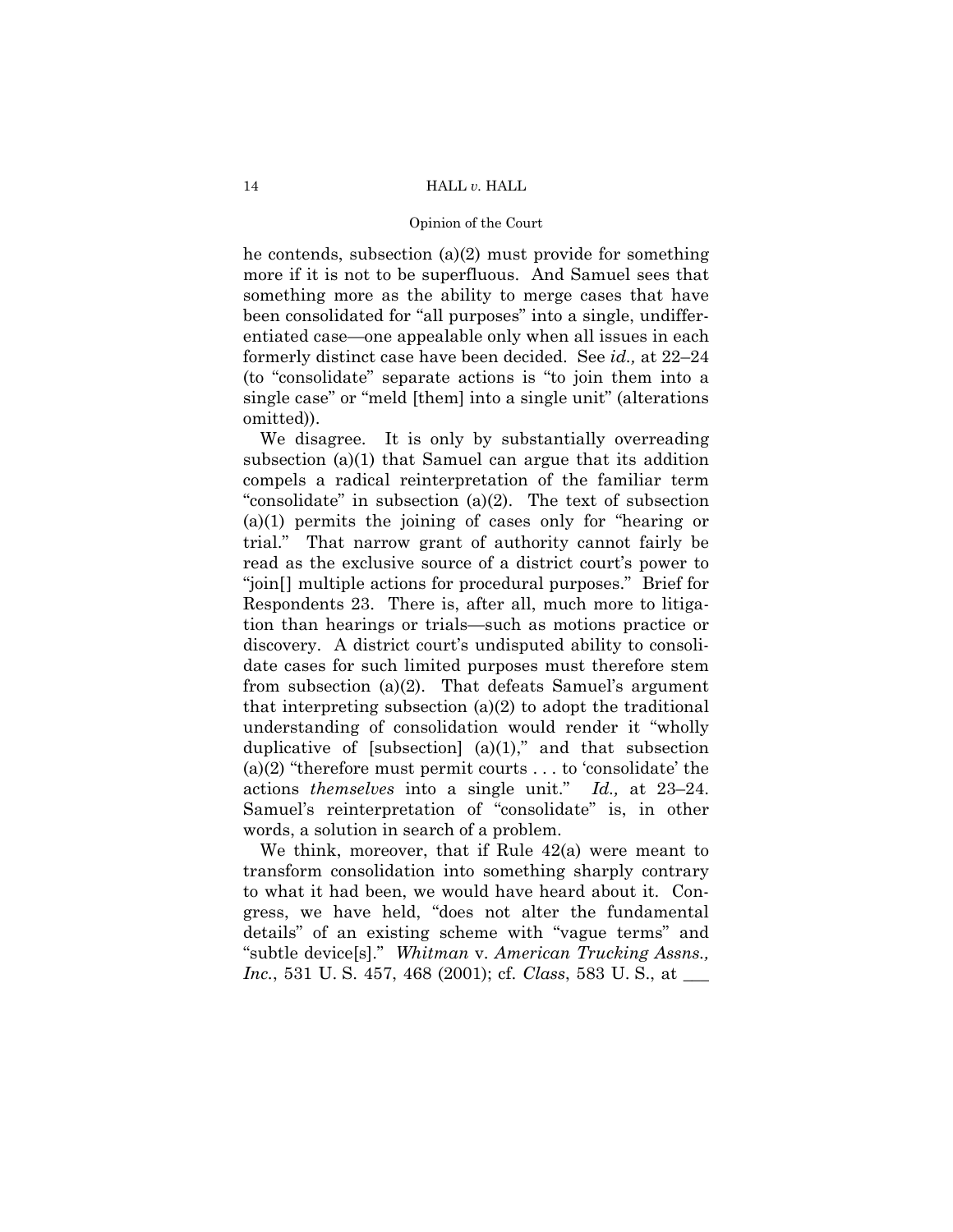(slip op., at 10). That is true in spades when it comes to the work of the Federal Rules Advisory Committees. Their laborious drafting process requires years of effort and many layers of careful review before a proposed Rule is presented to this Court for possible submission to Congress. See Report of Advisory Committee on Rules for Civil Procedure (Apr. 1937) (describing the exhaustive process undertaken to draft the first Federal Rules of Civil Procedure). No sensible draftsman, let alone a Federal Rules Advisory Committee, would take a term that had meant, for more than a century, that separate actions do not merge into one, and silently and abruptly reimagine the same term to mean that they do.

Similarly, nothing in the pertinent proceedings of the Rules Advisory Committee supports the notion that Rule 42(a) was meant to overturn the settled understanding of consolidation. See *United States* v. *Vonn*, 535 U. S. 55, 64, n. 6 (2002) (Advisory Committee Notes are "a reliable source of insight into the meaning of a rule"). In this instance, the Committee simply commented that Rule 42(a) "is based upon" its statutory predecessor, "but insofar as the statute differs from this rule, it is modified." Advisory Committee's Notes on 1937 Adoption of Fed. Rule Civ. Proc. 42(a), 28 U. S. C. App., at 887. The Committee did not identify any specific instance in which Rule 42(a) changed the statute, let alone the dramatic transformation Samuel would have us recognize. See Virden 174–181 (evaluating the history of the development of Rule 42(a) and finding no evidence that the Committee intended a shift in meaning along the lines proposed by Samuel). This is significant because when the Committee intended a new rule to change existing federal practice, it typically explained the departure. See, *e.g.,* Advisory Committee's Notes on 1937 Adoption of Fed. Rule Civ. Proc. 4, 28 U. S. C. App., p. 747 (a predecessor statute "is substantially continued insofar as it applies to a sum-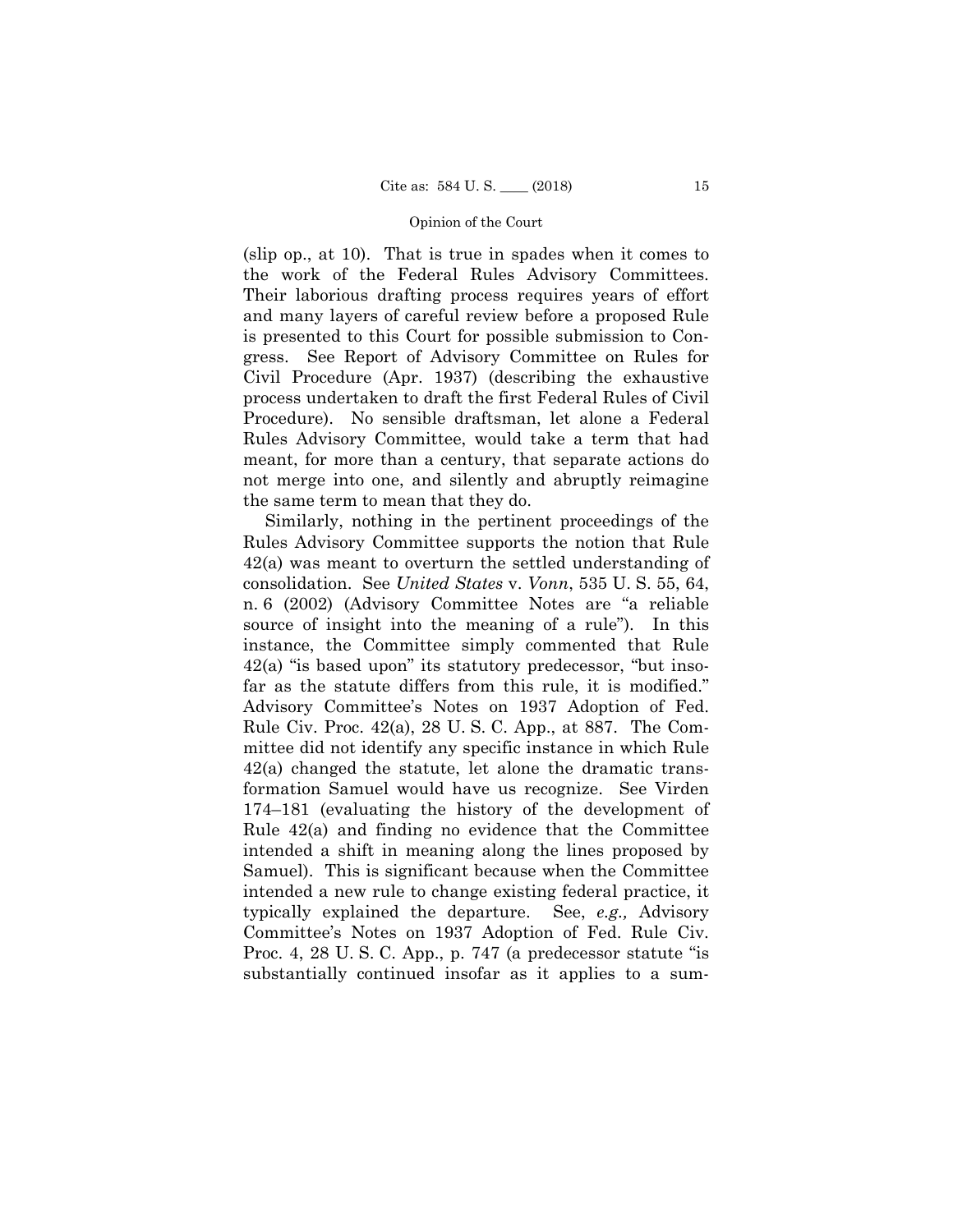## Opinion of the Court

mons, but its requirements as to teste of process are superseded"); Advisory Committee's Notes on 1937 Adoption of Fed. Rule Civ. Proc. 18, 28 U. S. C. App., p. 802 ("In respect to fraudulent conveyances the rule changes the former rule requiring a prior judgment against the owner . . . to conform to the provisions of the Uniform Fraudulent Conveyance Act, §§ 9 and 10.").

As a leading treatise explained at the time, through consolidation under Rule 42(a) "one or many or all of the phases of the several actions may be merged. But merger is never so complete in consolidation as to deprive any party of any substantial rights which he may have possessed had the actions proceeded separately." 3 J. Moore & J. Friedman, Moore's Federal Practice §42.01, pp. 3050– 3051 (1938). Thus, "separate verdicts and judgments are normally necessary." *Id.*, at 3051, n. 12.

The limited extent to which this Court has addressed consolidation since adoption of Rule 42(a) confirms the traditional understanding. Just recently in *Bank Markazi*  v. *Peterson*, 578 U. S. \_\_\_, \_\_\_–\_\_\_ (2016) (slip op., at 19– 20), for example, the Court determined that cases "consolidated for administrative purposes at the execution stage . . . were not independent of the original actions for damages and each claim retained its separate character." The Court quoted as authority a treatise explaining that "actions do not lose their separate identity because of consolidation." *Id.,* at \_\_\_ (slip op., at 20) (quoting 9A C. Wright & A. Miller, Federal Practice and Procedure §2382, p. 10 (3d ed. 2008) (Wright & Miller)).

In *Butler* v. *Dexter*, 425 U. S. 262, 266–267 (1976) (*per curiam*), we dismissed an appeal because the constitutional question that supplied our jurisdiction had been raised not in the case before us, but instead only in other cases with which it had been consolidated. We explained that "[e]ach case . . . must be considered separately to determine whether or not this Court has jurisdiction to consider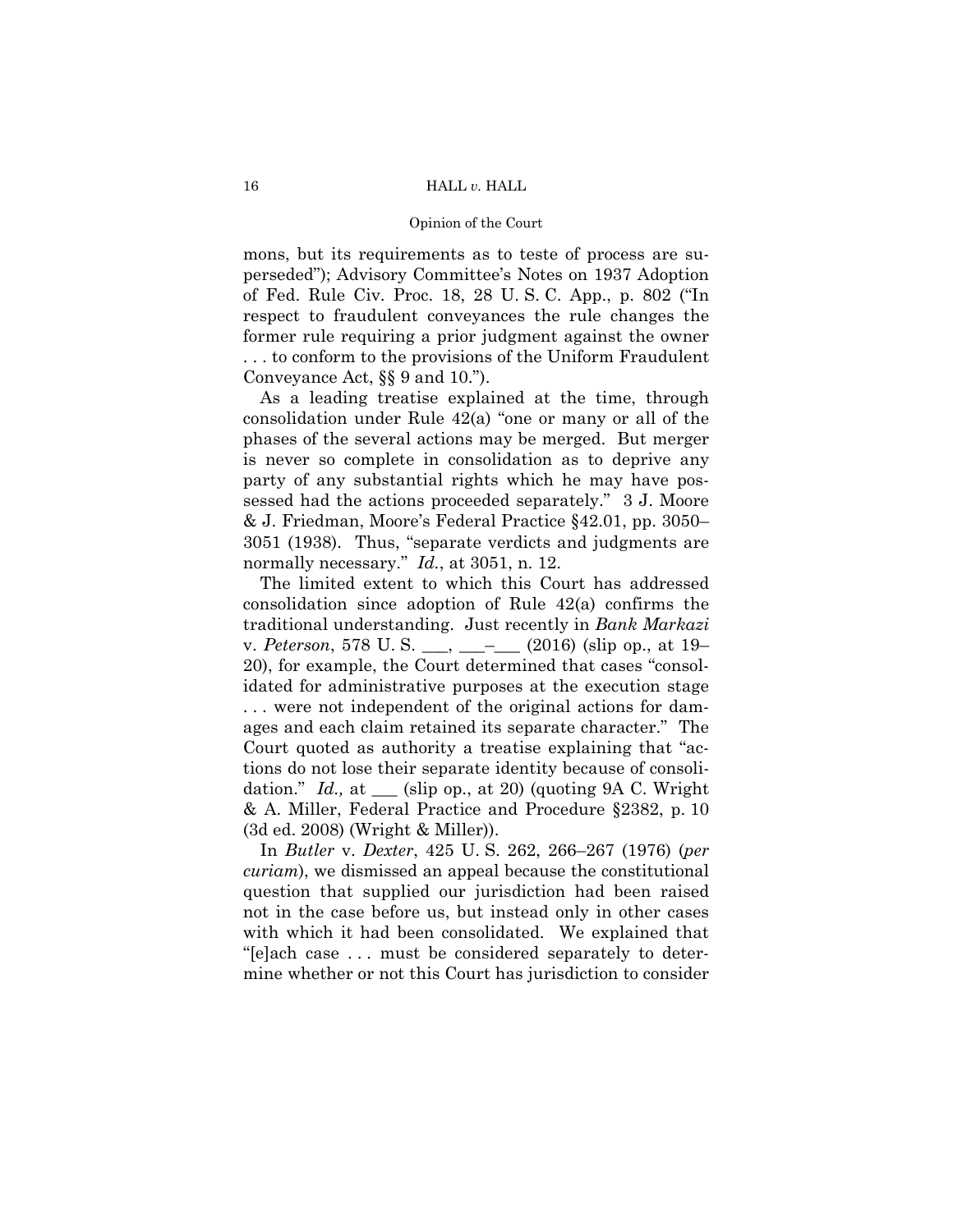its merits". *Id.*, at 267, n. 12; see *Rich*, 12 How., at 352– 353. And in *Alfred Dunhill of London, Inc.* v. *Republic of Cuba*, 425 U. S. 682, 735, and n. 22 (1976) (Marshall, J., dissenting), four dissenting Justices—reaching an issue not addressed by the majority—cited *Johnson* for the proposition that actions are "not merged" and do "not lose their separate identities because of . . . consolidation" under Rule 42(a).

In the face of all the foregoing, we cannot accept Samuel's contention that "consolidate" in Rule 42(a) carried a very different meaning—with very different consequences than it had in *Johnson*, just five years before the Rule was adopted.

None of this means that district courts may not consolidate cases for "all purposes" in appropriate circumstances. District courts enjoy substantial discretion in deciding whether and to what extent to consolidate cases. See 9A Wright & Miller §2383 (collecting cases). What our decision does mean is that constituent cases retain their separate identities at least to the extent that a final decision in one is immediately appealable by the losing party. That is, after all, the point at which, by definition, a "district court disassociates itself from a case." *Swint* v. *Chambers County Comm'n*, 514 U. S. 35, 42 (1995). We thus express no view on any issue arising prior to that time.

\* \* \*

The normal rule is that a "final decision" confers upon the losing party the immediate right to appeal. That rule provides clear guidance to litigants. Creating exceptions to such a critical step in litigation should not be undertaken lightly. Congress has granted us the authority to prescribe rules "defin[ing] when a ruling of a district court is final for the purposes of appeal under" §1291, 28 U. S. C. §2072(c), and we have explained that changes with respect to the meaning of final decision "are to come from rule-